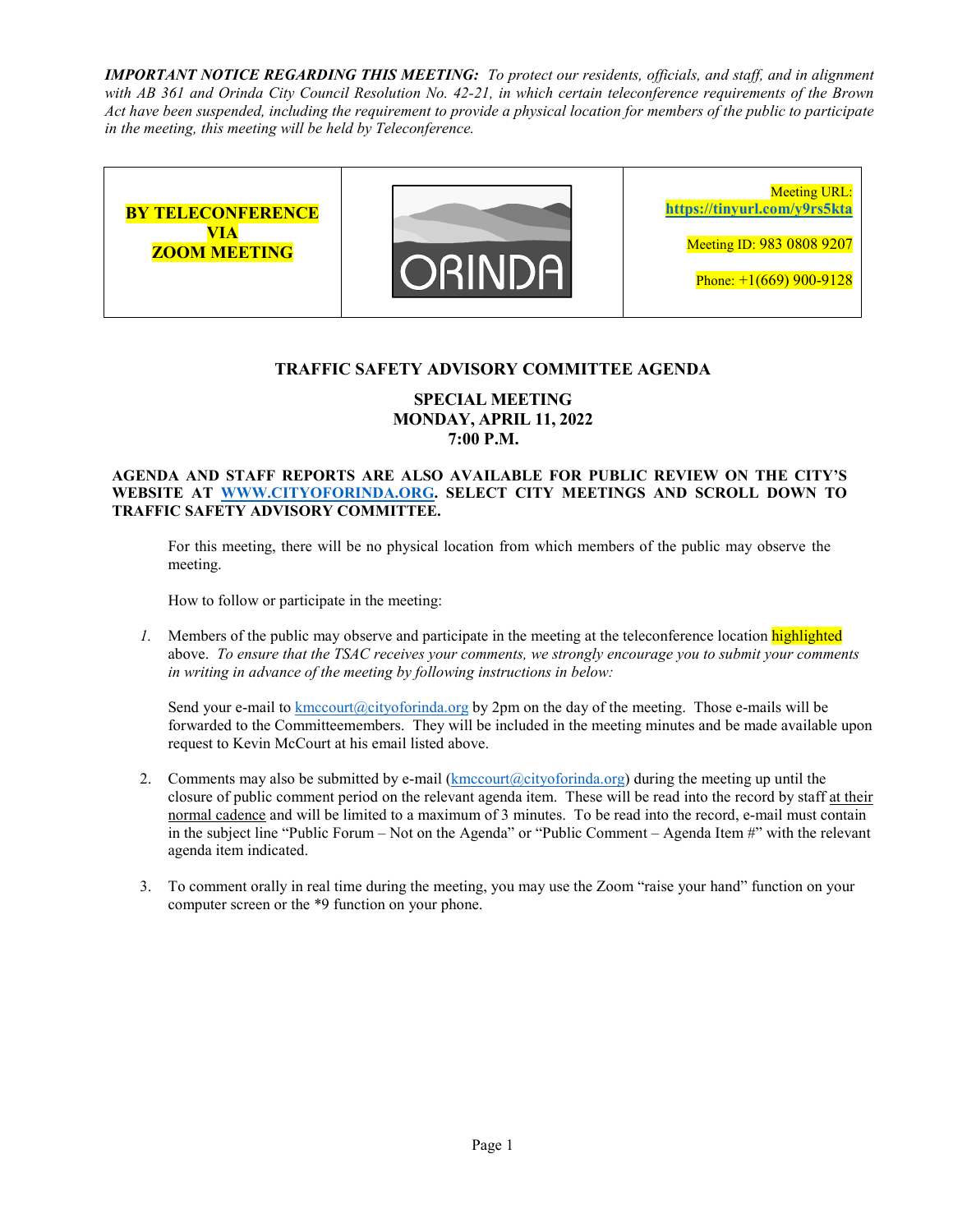## **A. Call to Order**

## **B. Roll Call**

### **C. Traffic Safety Advisory Committee (TSAC) Meeting Minutes**  March 21, 2022

#### **Recommendation:**

Approval – March 21, 2022, Meeting Minutes

#### **D. Public Forum**

The Public Forum provides an opportunity for members of the public to speak on any item within the jurisdiction of the Committee that does not appear on the agenda. A speaker has the option of addressing an item listed on the agenda if the speaker will not be present when that item is taken up. Public comment is generally limited to 3 minutes per speaker. If you would like to speak during the Public Forum, or on any item listed on the agenda, you are invited to submit a Speaker Card. The optional information you provide on the Speaker Card is made available for public inspection upon request and is subject to disclosure. You will be permitted to speak even if you decline to submit a Speaker Card.

#### **E. Discussion – Speed Cushion Prerequisite Update**

#### **F. Discussion – Moraga Way Traffic Safety**

#### **G. Traffic Calming Updates and Actions**

- 1. Briefing from Police Chief SLOW DOWN ORINDA/Traffic Citations Report
- 2. Traffic Calming Requests

#### **H. Accessibility Issues**

1. Update – Accessibility

#### **I. Staff Report**

1. Update – Current Balance of Traffic Calming Improvements Program

*FY 2022 expenditures \$0 to date; \$30,000 budget = remaining balance \$30,000.00* 

- 2. Update Hillcrest Drive (between Martha Road and Overhill Road) Speed Cushion Installation School Route – (FINALIZING PLAN)
- 3. Update Dalewood Drive Speed Cushion Request (DISCUSSIONS WITH MOFD)
- 4. Update Northwood Drive Speed Cushion Request (40' PROXIMITY VOTE)
- 5. Update Sleepy Hollow Lane Various Traffic Calming Measures (FINALIZING PLAN) School Route
- 6. Update Lost Valley Drive/Valley View Drive Speed Cushions/Signage/Striping/Radar Feedback Request (NAT DRAFTING PLAN) – School Route
- 7. Postponed Underhill Road Speed Cushion Request (ON HOLD)
- 8. Postponed Davis Road Speed Cushion Request (ON HOLD)
- 9. Postponed Dias Dorados and La Cintilla Speed Cushions/Signage (ON HOLD)
- 10. Postponed Crestview Drive Speed Cushions/Etc. (ON HOLD)
- 11. Postponed Claremont Avenue Speed Cushions (ON HOLD)
- 12. Postponed El Toyonal– (Various Traffic Calming Measures) (ON HOLD)
- 13. Postponed Glorietta Boulevard/Martha Road (Various Traffic Calming Measures) (ON HOLD) School Route
- 14. Postponed Wilder Road Striping and Signage (ON HOLD)
- 15. Postponed Orchard Road Left Turn Restriction Sign (ON HOLD)

#### **J. Matters Initiated**

Consideration of matters a Committeemember wishes to initiate for placement on a future TSAC agenda.

#### **K. Adjournment**

I, Sheri Marie Smith, City Clerk, declare under penalty of perjury under the laws of the State of California that this agenda has been posted at least 72 hours in advance at the Orinda City Offices. Additional copies are available at the Orinda Library, the Orinda Community Center, and on the City's website at www.cityoforinda.org

\_\_\_\_\_\_\_\_\_\_\_\_\_\_\_\_\_\_\_\_\_\_\_ Sheri Marie Smith, City Clerk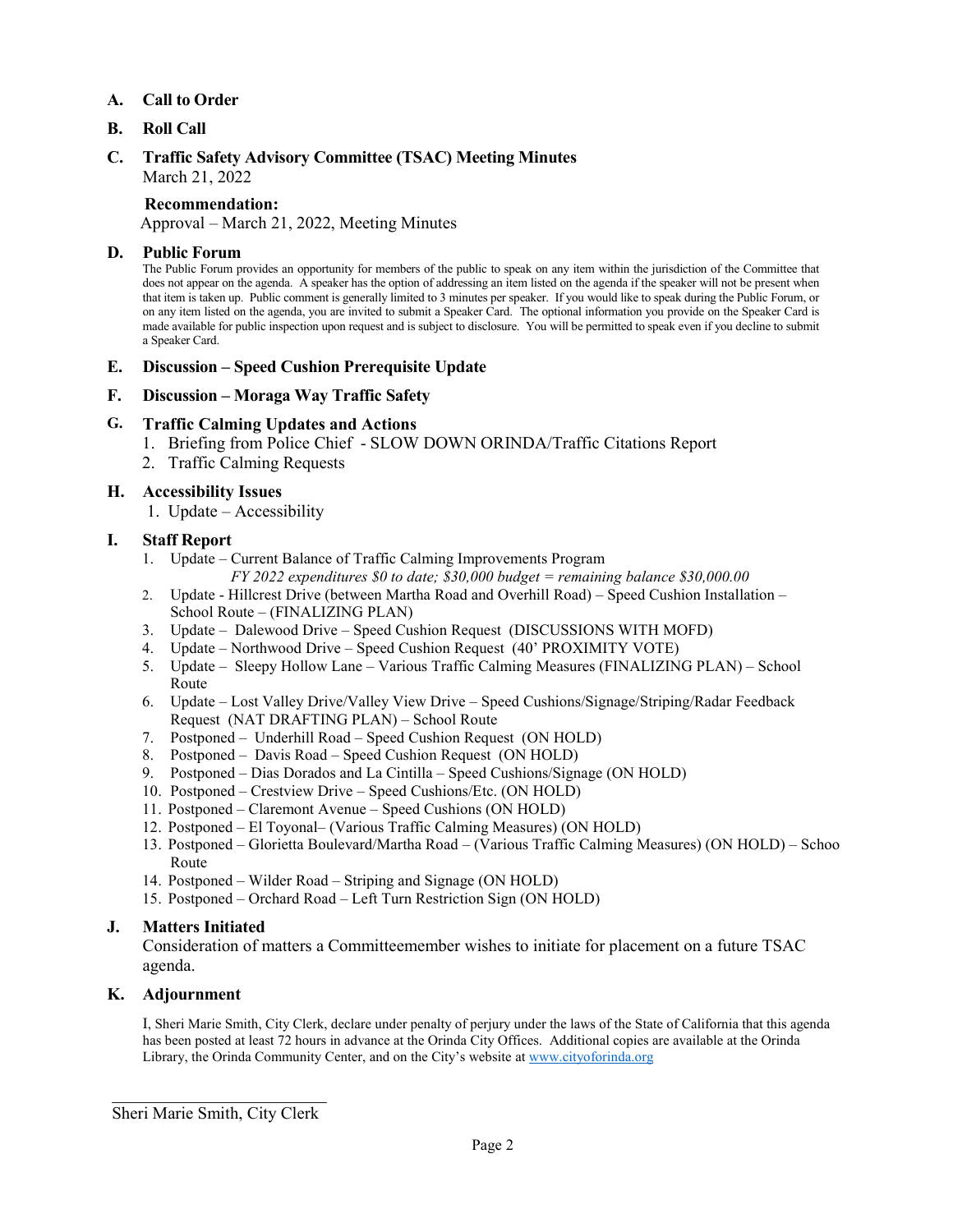## **CITY OF ORINDA TRAFFIC SAFETY ADVISORY COMMITTEE MINUTES**

## March 21, 2022

A REGULAR MEETING OF THE TRAFFIC SAFETY ADVISORY COMMITTEE (TSAC) WAS HELD ON THE ABOVE DATE BY TELECONFERENCE VIA ZOOM MEETING.

# **A. CALL TO ORDER**

Chair Blaschek-Miller called the meeting to order at 7:01 p.m.

Chair Blaschek-Miller explained the process for the teleconference meeting.

# **B. ROLL CALL**

COMMITTEEMEMBERS: Travis Blaschek-Miller, Brandon Haydu, Stuart House, Emily Warren, Steve Schnier (absent, excused)

City Staff: Assistant Engineer Kevin McCourt, Police Officer Ari Delgado

## **C. TRAFFIC SAFETY ADVISORY COMMITTEE MEETING MINUTES** February 28, 2022

Committeemember Warren noted that she would abstain from the motion as she was not present at the February TSAC Meeting.

MOTION: By Committeemember House, seconded by Committeemember Haydu, to approve the TSAC Meeting Minutes of February 28, 2022. The motion carried by a voice vote 4-0-1 (Warren, Abstain).

# **D. PUBLIC FORUM -** None

# **E. DISCUSSION – SPEED CUSHION PREREQUISITE UPDATE**

Assistant Engineer McCourt presented the proposed updates and clarifications for the Speed Cushion Prerequisites from the Neighborhood Traffic Management Program (NTMP); he also updated the TSAC that the MOFD requested additional information for the Dalewood Drive speed cushion locations to show that the area meets the NTMP prerequisites.

Chair Blashek-Miller requested that resident observation of speeding meet the prerequisites for speed cushions.

Committeemember Warren suggested adding staff observation of a high presence of pedestrians and children.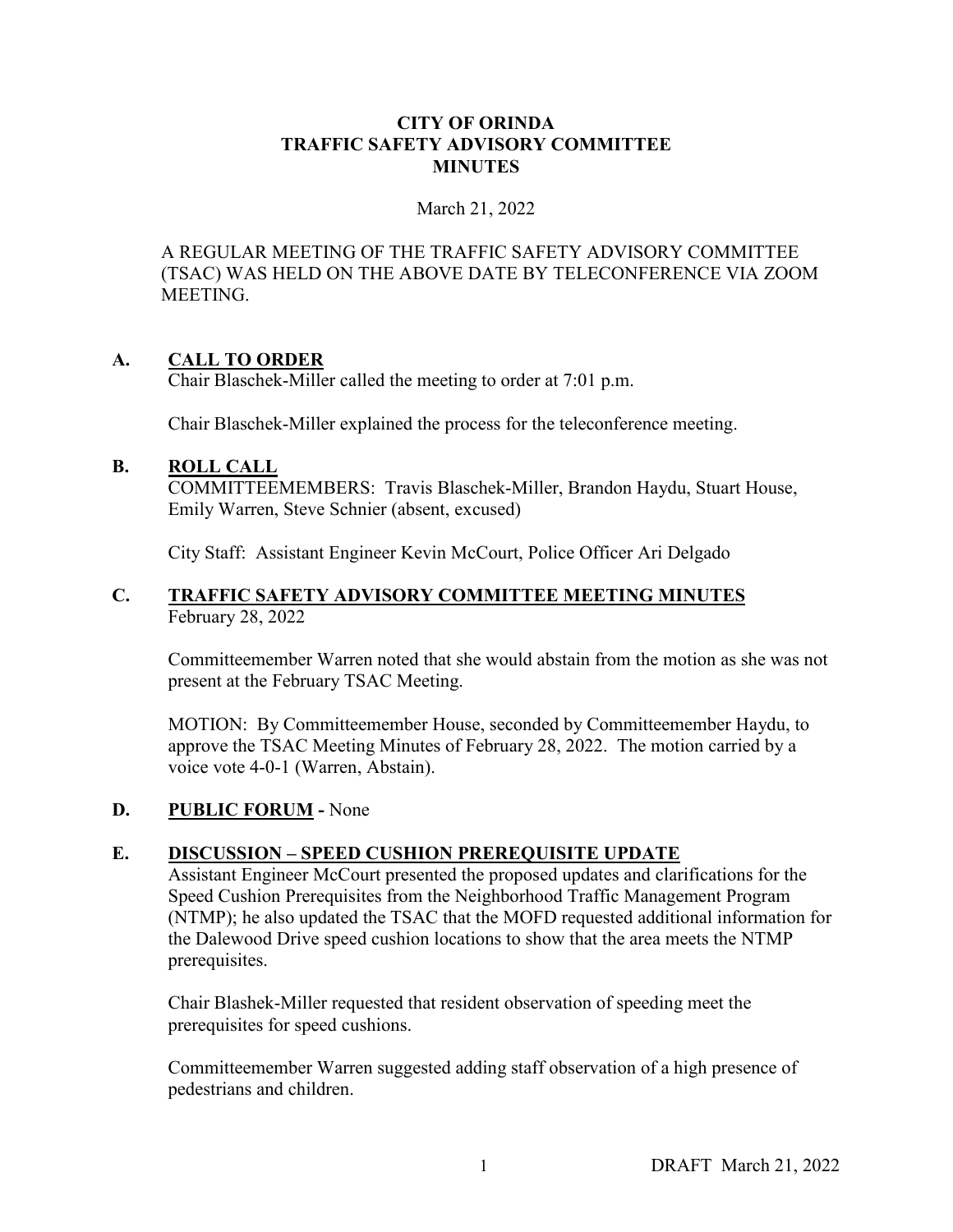Committeemember Haydu suggested dropping the requirement from two or more accidents in three years to one.

This item was continued to the next TSAC meeting.

## **F. DISCUSSION - MORAGA WAY TRAFFIC SAFETY**

Chair Blaschek-Miller requested that this item be continued to the next TSAC meeting.

This item was continued to the next TSAC meeting.

## **G. TRAFFIC CALMING UPDATES AND ACTIONS**

1. Briefing from Police Chief - SLOW DOWN ORINDA/Traffic Citations Report Officer Delgado reviewed the violation statistics for February. Officer Delgado noted that officers have increased presence on Glorietta Boulevard.

Dana Wentworth, Orinda resident, questioned whether teachers at the Orinda Intermediate School (OIS) could have an exemption to the *No Left Turn* sign from Moraga Way onto Ivy Drive (north).

Officer Delgado stated that the exception would need to be stated on the sign and regulation would be difficult; however he would discuss this issue with the Police Chief.

Committeemember Warren stated that although she is sympathetic to teachers getting to work, the safety of the school children should require that enforcement not have exceptions.

Committeemember House opined that a traffic signal may solve the issue.

## 2. Traffic Calming Requests

Orchard Road – Left Turn Restriction Sign

Assistant Engineer McCourt presented the Orchard Road traffic calming request to the TSAC; he advised that a traffic study would likely be required to install a *No Left Turn* sign at this location.

Kellie Williams, Orinda resident, stated that Orchard Road has a high amount of speeders that are bypassing Moraga Way traffic in the morning and that the turn restriction would alleviate this issue.

Committeemember Warren asked whether using speed cushions would be better than a no turn sign as it would physically slow traffic while not restricting movement.

Ms. Williams stated that she and other residents do not support the installation of speed cushions due to noise.

Committeemember Haydu questioned whether a holistic solution could be found for the traffic on Moraga Way.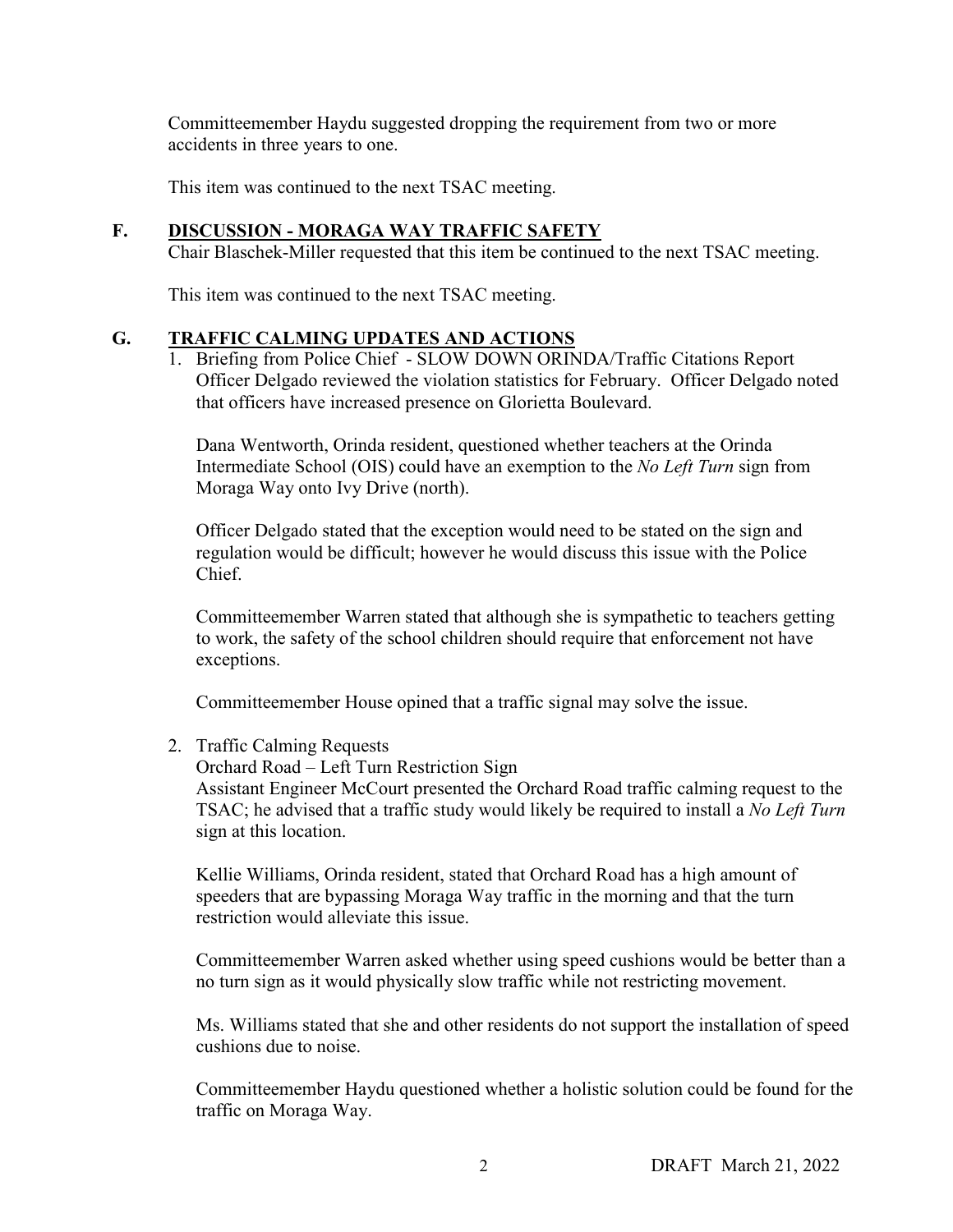Committeemember House stated that part of the rise in traffic is due to the increase in bus fares.

MOTION: By Committeemember Haydu, seconded by Committeemember House, to add the Orchard Road Traffic Calming Request to the end of the request queue. The motion carried by a unanimous voice vote.

# **H. ACCESSIBILITY ISSUES**

Update – Accessibility Priorities

 Assistant Engineer McCourt advised that the City is applying for an Active Transportation (ATP) grant to replace the entire span of the Camino Pablo Pathway and raise the crosswalk at Glorietta Boulevard and Martha Road.

 Committeemember House requested, as a separate issue, that the sidewalk on Glorietta adjacent to the school be considered for repair.

Assistant Engineer McCourt noted that he would have the location checked.

# **I. STAFF REPORT**

- 1. *Update Current Balance of Traffic Calming Improvements Program* FY 2021 expenditures are \$0 to date; of the \$30,000 budget, the remaining balance is \$30,000.00.
- *2. Update Hillcrest Drive (between Martha Road and Overhill Road) Speed Cushion Installation and Radar Speed Sign Installation – (NAT Finalizing Traffic Calming Plan)*

Kirsten Slawson, Orinda resident, stated that the NAT appreciated the additional police enforcement in the area; the NAT is finalizing the speed cushion locations and additional signage including a *No Right Turn* onto Martha Road.

Assistant Engineer McCourt advised that including a no turn at Hillcrest Drive onto Martha Road as part of this traffic calming request may create other traffic issues; the sign may also need to be requested by the Martha Road neighborhood as it primarily restricts their movement.

*3. Update - Dalewood Drive – Speed Cushion Request (Appeal MOFD)* 

Assistant Engineer McCourt stated that MOFD requested additional data meeting the NTMP speed cushion prerequisites; staff ran inquiries from Street Light Data, a data traffic application which is used throughout the County; the data indicates that the prerequisites are met and the information was forwarded to MOFD.

Chris Anderson, Orinda resident, questioned whether the data would meet the MOFD requirement.

Assistant Engineer McCourt noted that staff is awaiting the MOFD response.

*4. Update - Northwood Drive – Speed Cushion Request (40' Neighborhood Vote)*  Assistant Engineer McCourt advised that the ballots were mailed to the residents, with a due date of April 30, 2022, for responses.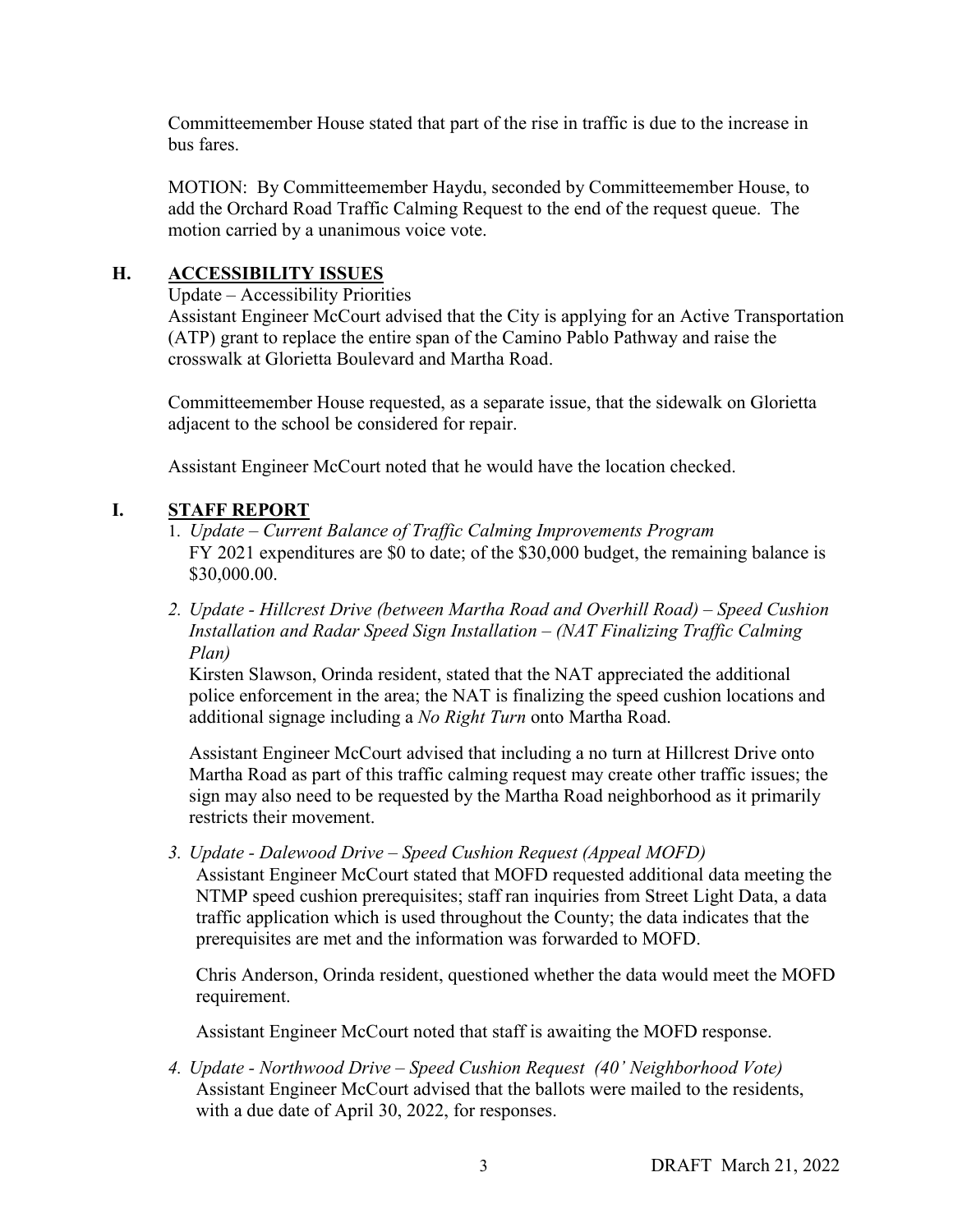*5. Update – Sleepy Hollow Lane – Various Traffic Calming Measures (NAT Meeting)*  Assistant Engineer McCourt advised that the NAT sent an updated traffic calming plan for staff review.

Dana Wentworth, Orinda resident, remarked that the NAT is getting close to finalizing the plan and would like to move forward to the City Council.

Committeemember House commented that the intersection of Sleepy Hollow Lane and Washington Lane may need traffic engineering due to the location having multiple intersecting streets.

*6. Update - Lost Valley Drive/Valley View Drive - Signage/Striping/Radar Feedback Request (NAT DRAFTING PLAN) – SCHOOL ROUTE* Assistant Engineer McCourt advised that staff went to the site to review possible locations for additional speed signs; any added signage would still need a neighborhood meeting with TSAC and City Council approval; there is also a question whether portions of the traffic calming request could be split into separate requests for approval.

Chair Blaschek-Miller discussed whether this particular application could be divided into two separate requests based upon the different streets; that may make it easier to move forward, however it could add to contention among the residents.

Committeemember Warren requested that this discussion be continued to the next TSAC meeting; she recommended that the NAT be required to have a single traffic calming plan.

Committeemember House concurred that the NAT should develop a plan for the entire neighborhood.

- *7. Postponed Underhill Road Speed Cushion Request (ON HOLD)*  No Update
- *8. Postponed Davis Road Speed Cushion Request (ON HOLD)*  No Update
- *9. Postponed Dias Dorados and La Cintilla Speed Cushion/Signage Request (ON HOLD)*  No Update
- *10. Postponed Crestview Drive Various Traffic Calming Measures (ON HOLD)*  No Update
- *11. Postponed Claremont Avenue Speed Cushion Request (ON HOLD)*  No Update
- *12. Postponed Glorietta Boulevard/Martha Road Speed Cushion Request SCHOOL ROUTE (ON HOLD)*

# **J. MATTERS INITIATED**

Items for the next TSAC agenda: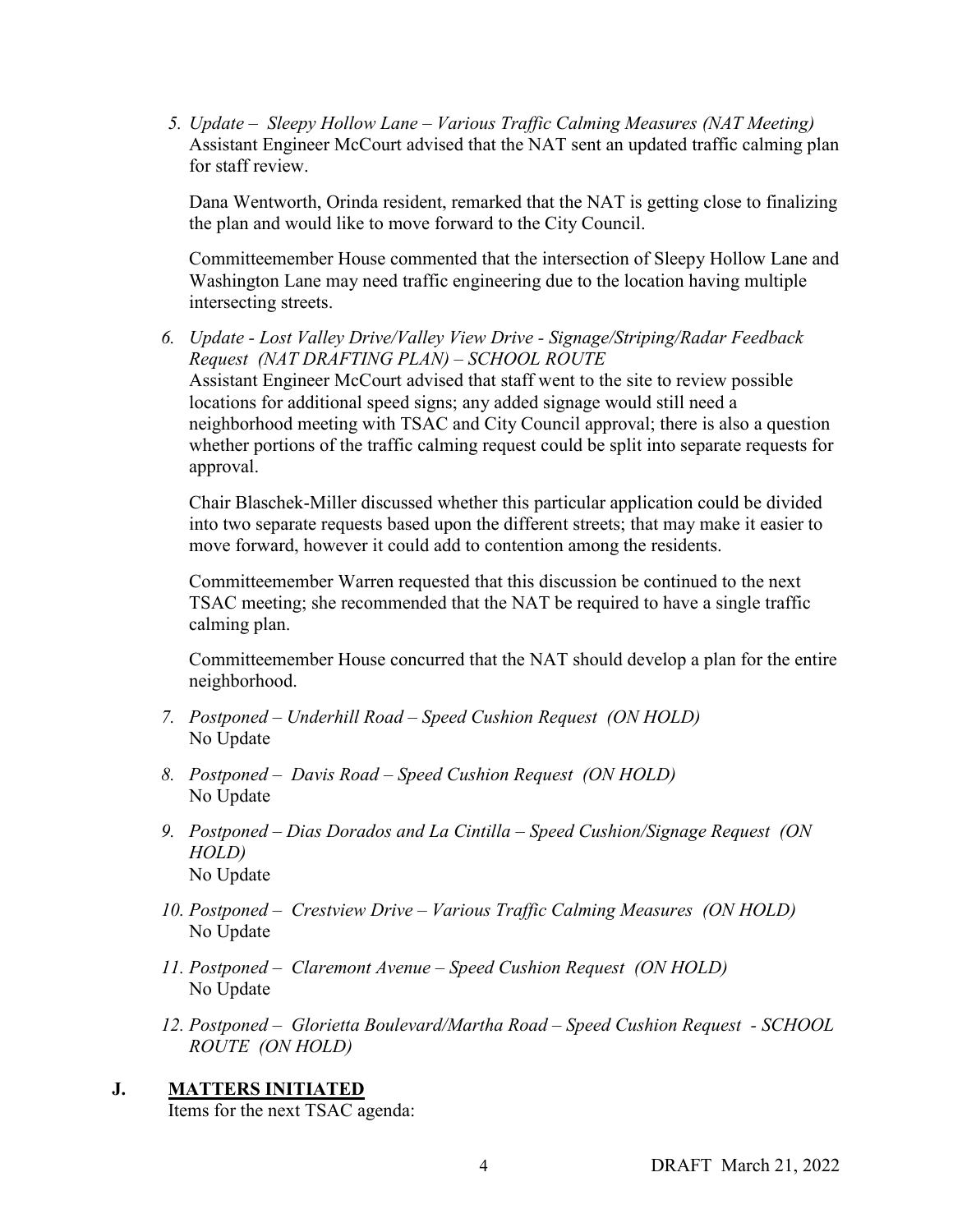- Discussion Speed Cushion Prerequisite Update
- Discussion Moraga Way Traffic Safety
- Traffic Calming Updates and Actions
	- Briefing from Police Chief SLOW DOWN ORINDA/Traffic Citations Report ◦ Traffic Calming Requests
- Accessibility Issues ◦ Updates
- Staff Report ◦ Updates

# **K. ADJOURNMENT**

MOTION: By Committeemember Warren, seconded by Committeemember House, to adjourn the meeting at 9:37 p.m. The motion carried by unanimous voice vote.

The next Regular TSAC Meeting will be 7:00 p.m., April 18, 2022, by Teleconference via ZOOM meeting.

Prepared by: K. McCourt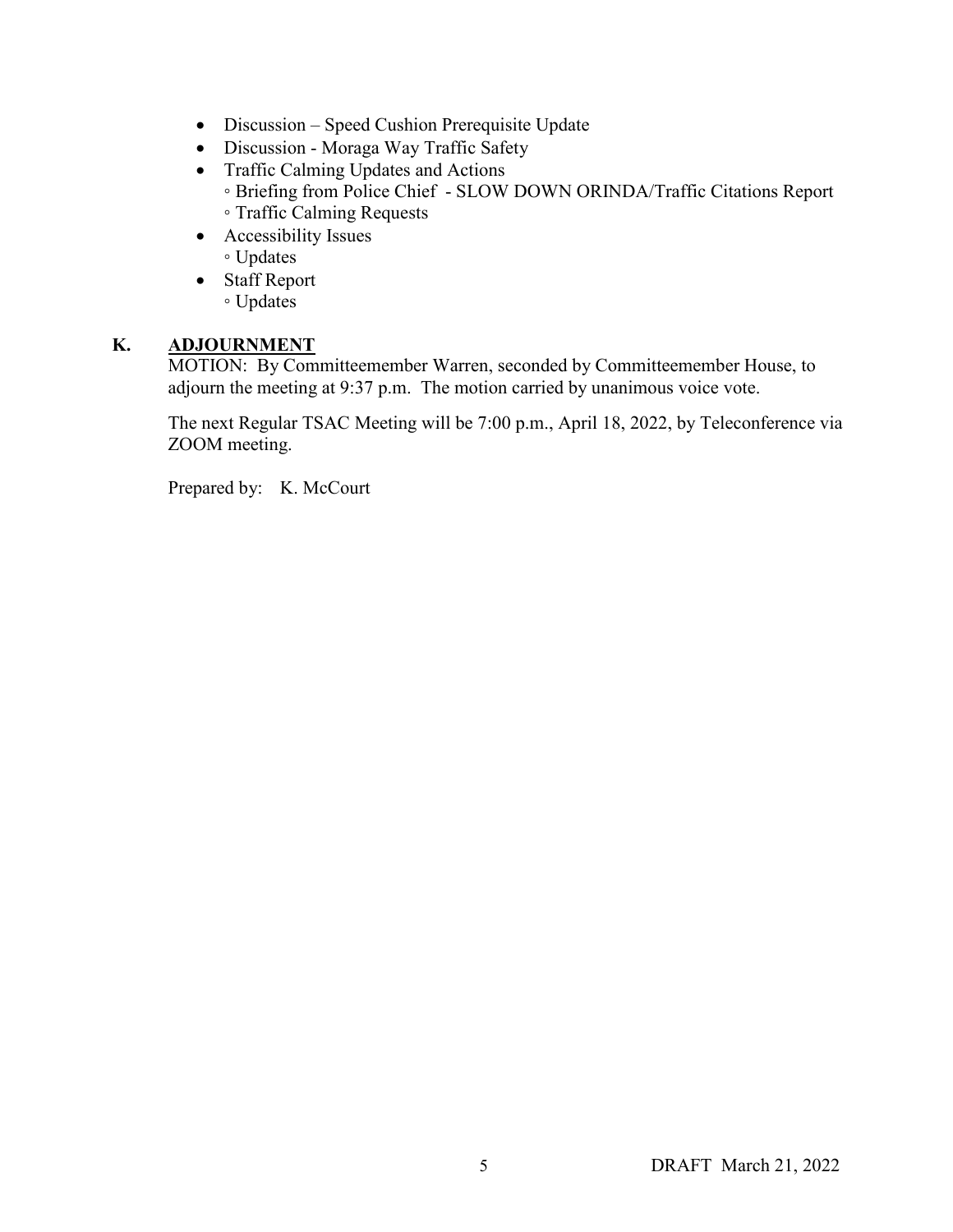# **Item E.**

# **Prerequisites for Speed Cushions**

- 1. Speed cushions will not be considered on arterial streets. Speed cushions arc generally not suitable for collector streets, but may be considered for collector streets if all the following criteria arc satisfied.
- 2. Speed cushions will be considered on residential streets (including, where appropriate, collector streets) only where all the following conditions arc met:
	- total traffic volume is less than 3000 vehicles per day;
	- grade is less than 8% at the location of the proposed speed cushion;
	- posted or prima facic speed limit is 25 mph or less;
	- street cutvature is no less than 250 foot radius and sight distance is adequate for the prevailing speed prior to speed cushion installation;
	- any drainage impact can be adequately addressed and mitigated; and
	- the Orinda Police Department and Moraga Orinda Fire District have been advised of the specific proposal and offered the opportunity to comment.
- 3. Prior to consideration of the request or proposal for speed cushions by the TSAC, City staff shall conduct a traffic study to ascertain the nature of the problem. Part of this study will include the assessment of potential traffic diversion from the street in question to another street.
- 4. Speed cushions are generally not appropriate unless a speeding problem is documented by one or more of the following means or there is high presence of pedestrians or children:
	- traffic speeds at the 85th percentile exceeding the posted limit by more than 7 miles per hour
	- two or more accidents in three years attributed to excess speed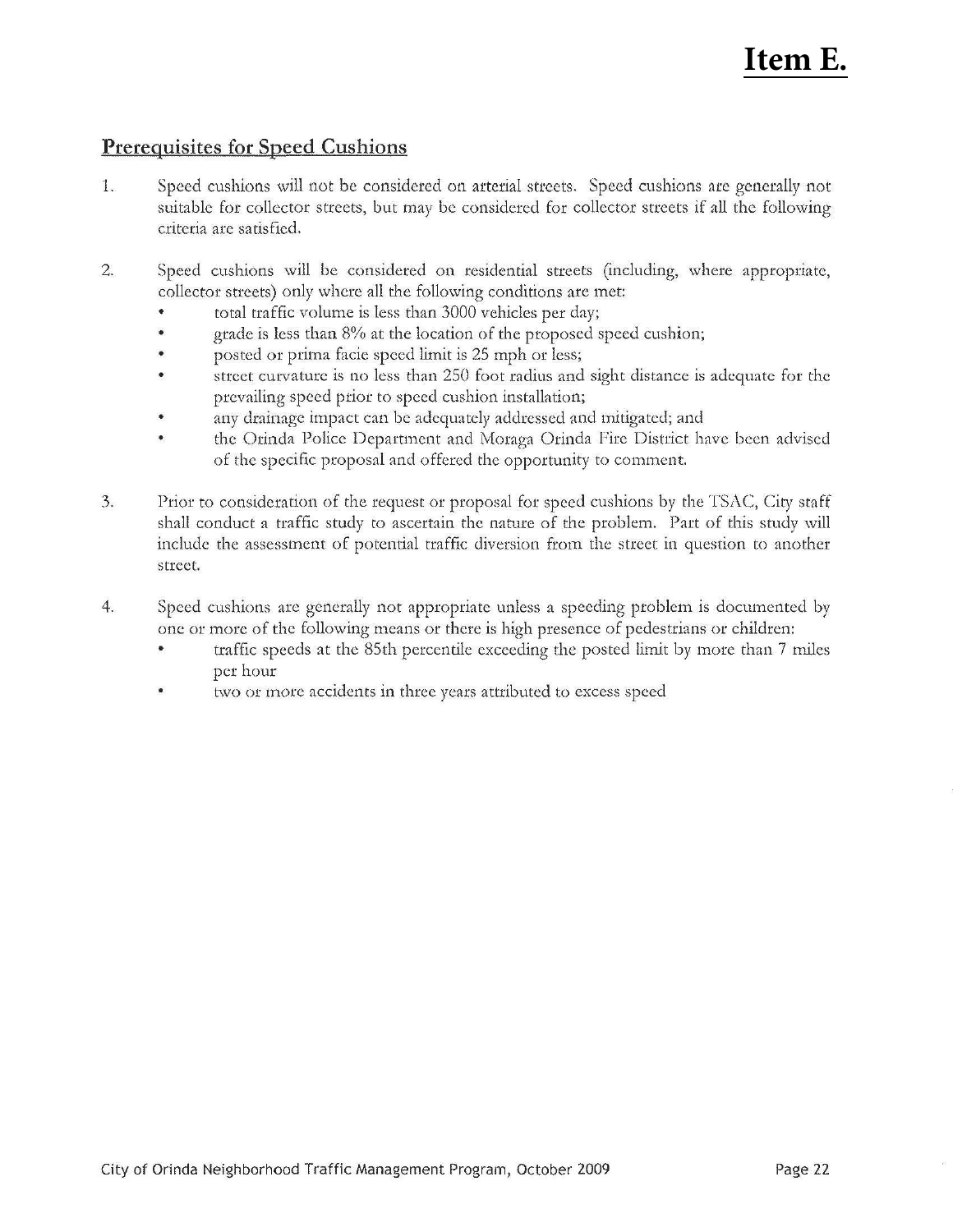# **Prerequisites for Speed Cushions**

- 1. Speed cushions are generally not appropriate in the subject area unless one or more of the following conditions are met:
	- traffic speeds at the 85th percentile exceeding the posted limit by more than 5 miles per hour;
	- one or more accidents in three years attributed to excess speed;
	- a high presence of pedestrians, children, or bicycles are documented by a traffic volume count or by staff.
- 2. Prior to the first staff conducted neighborhood meeting for the speed cushion request, City staff shall conduct an analysis, including a field review, to ascertain the nature of the problem and evaluate site conditions.
- 3. Speed cushions will not be considered on arterial streets.
- 4. Speed cushions are generally not suitable for collector streets, but may be considered for collector streets if all the following criteria are satisfied:
	- total traffic volume is less than 3000 vehicles per day;
	- grade is less than 8% at the location of the proposed speed cushion;
	- posted or prima facie speed limit is 25 mph or less;
	- street curvature is no less than 250 foot radius and sight distance is adequate for the prevailing speed prior to speed cushion installation;
	- any drainage impact can be adequately addressed and mitigated;
	- the Orinda Police Department and Moraga Orinda Fire District have been advised of the specific proposal and offered the opportunity to comment.
- 5. Speed cushions will be considered on residential streets only where all the following conditions are met:
	- total traffic volume is less than 3000 vehicles per day;
	- grade is less than 8% at the location of the proposed speed cushion;
	- posted or prima facie speed limit is 25 mph or less;
	- street curvature is no less than 250 foot radius and sight distance is adequate for the prevailing speed prior to speed cushion installation;
	- any drainage impact can be adequately addressed and mitigated;
	- the Orinda Police Department and Moraga Orinda Fire District have been advised of the specific proposal and offered the opportunity to comment.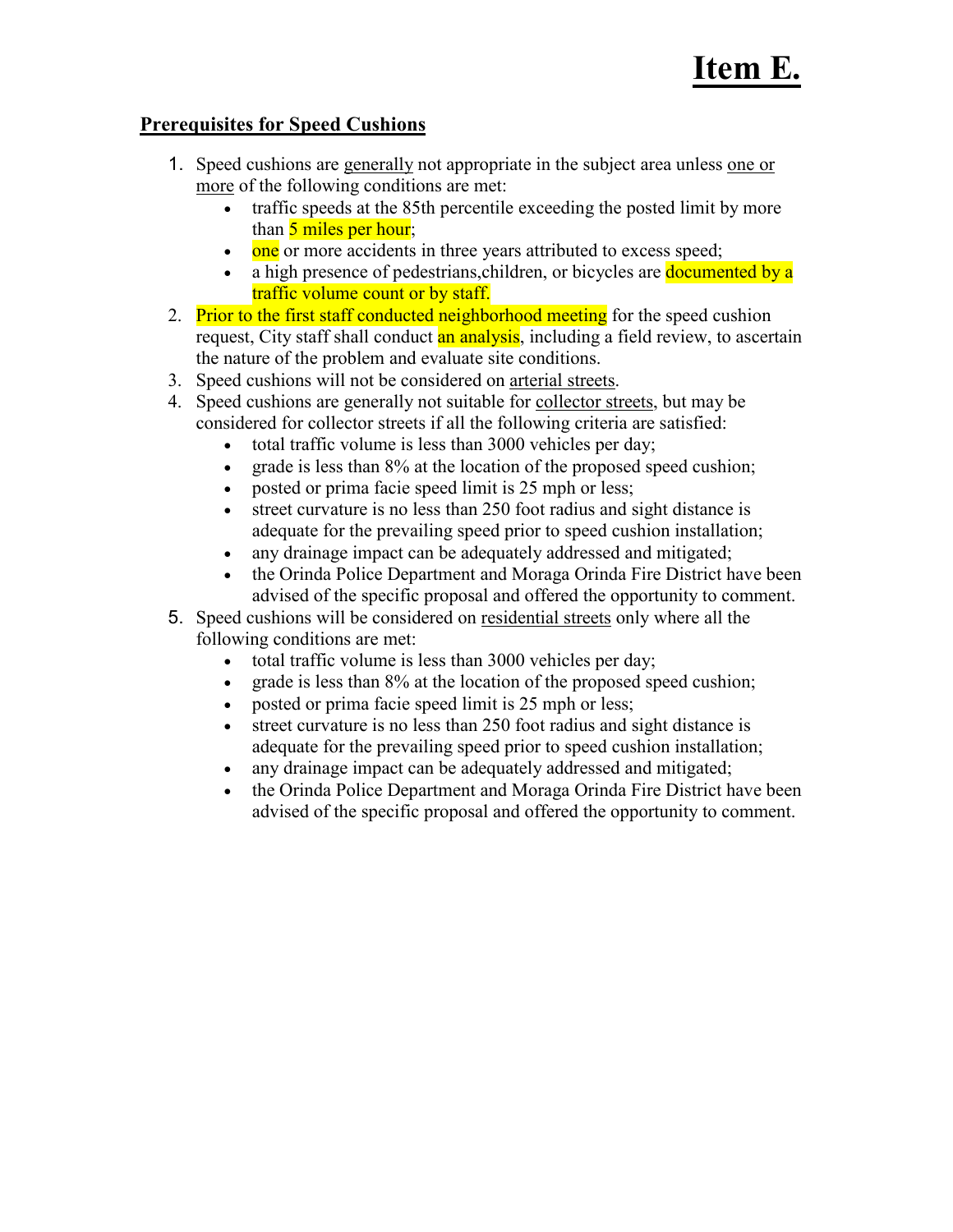| <b>March 2022 Moving Violations</b> |                               |                 |                |                                 |  |  |
|-------------------------------------|-------------------------------|-----------------|----------------|---------------------------------|--|--|
| <b>CVC</b>                          | <b>INFRACTION DESCRIPTION</b> | <b>TICKETED</b> | <b>WARNING</b> | <b>LOCATION OF INFRACTION</b>   |  |  |
|                                     |                               |                 |                |                                 |  |  |
| <b>REGISTRATION</b>                 |                               |                 |                |                                 |  |  |
|                                     |                               |                 |                |                                 |  |  |
| 4000 (a)(1)                         | Unregistered vehicle (I)      | 8               |                | Glorietta Blvd/Shadow Creek     |  |  |
|                                     |                               |                 |                | Moraga Way/Brookwood Rd         |  |  |
|                                     |                               |                 |                | Glorietta Blvd/Martha Rd        |  |  |
|                                     |                               |                 |                | St. Stephens/El Nido Rancho     |  |  |
|                                     |                               |                 |                | Theatre Square/Bryant Way       |  |  |
|                                     |                               |                 |                | Underhill Rd                    |  |  |
|                                     |                               |                 |                | Camino Pablo/Brookwood          |  |  |
|                                     |                               |                 |                | Moraga Way                      |  |  |
|                                     |                               |                 |                |                                 |  |  |
| 4159                                | Change of address             |                 |                |                                 |  |  |
|                                     |                               |                 |                |                                 |  |  |
| 4454 (a)                            | No registration in car        |                 |                |                                 |  |  |
|                                     |                               |                 |                |                                 |  |  |
|                                     |                               |                 |                |                                 |  |  |
| 5200                                | No plates or one missing      | 13              |                | Moraga Way/Brookwood Rd(8)      |  |  |
|                                     |                               |                 |                | Bates Blvd/Davis Rd             |  |  |
|                                     |                               |                 |                | Santa Maria Way/Orinda Way      |  |  |
|                                     |                               |                 |                | Bryant Way/Moraga Way(3)        |  |  |
|                                     |                               |                 |                |                                 |  |  |
| 5201                                | Improper plate mouting        |                 |                |                                 |  |  |
|                                     |                               |                 |                |                                 |  |  |
| 5204 (a)                            | Reg tabs on rear plates       |                 |                |                                 |  |  |
|                                     |                               |                 |                |                                 |  |  |
| 44625                               | <b>False Tabs</b>             |                 |                |                                 |  |  |
|                                     |                               |                 |                |                                 |  |  |
| <b>DRIVERS LICENSE</b>              |                               |                 |                |                                 |  |  |
|                                     |                               |                 |                |                                 |  |  |
| 12500(a)                            | Unlicensed driver             | 5               |                | Ivy Dr/Moraga Way (3)           |  |  |
|                                     |                               |                 |                | Glorietta Blvd/Shadow Creek     |  |  |
|                                     |                               |                 |                | Santa Maria Way/Orinda Way      |  |  |
|                                     |                               |                 |                |                                 |  |  |
| 12951(a)                            | CDL not in possession         | $\mathbf{1}$    |                | Moraga Way/Brookwood Rd         |  |  |
|                                     |                               |                 |                |                                 |  |  |
| 14601.1(a)                          | Driving w/lic. Sus/revoked    | $\mathbf{1}$    |                | Charles Hill Rd/Charles Hill Pl |  |  |
|                                     |                               |                 |                |                                 |  |  |
| 14601.3(a)                          | Habitual off                  |                 |                |                                 |  |  |
|                                     |                               |                 |                |                                 |  |  |
| 14603                               | Disobey restriction on DL     |                 |                |                                 |  |  |
|                                     |                               |                 |                |                                 |  |  |
| 2159                                | Change of address             |                 |                |                                 |  |  |
|                                     |                               |                 |                |                                 |  |  |
| SPECIAL ANTI-THEFT                  |                               |                 |                |                                 |  |  |
| <b>LAWS</b>                         |                               |                 |                |                                 |  |  |
|                                     |                               |                 |                |                                 |  |  |
| 16028(a)                            | No evidence of insurance      | $\overline{4}$  |                | Glorietta Blvd/Shadow Creek     |  |  |
|                                     |                               |                 |                | Santa Maria Way/Orinda Way      |  |  |
|                                     |                               |                 |                | Camino Pablo/Brookwood Rd       |  |  |
|                                     |                               |                 |                | Ivy Dr/Moraga Way               |  |  |
|                                     |                               |                 |                |                                 |  |  |
| <b>TRAFFIC SIGNS</b>                |                               |                 |                |                                 |  |  |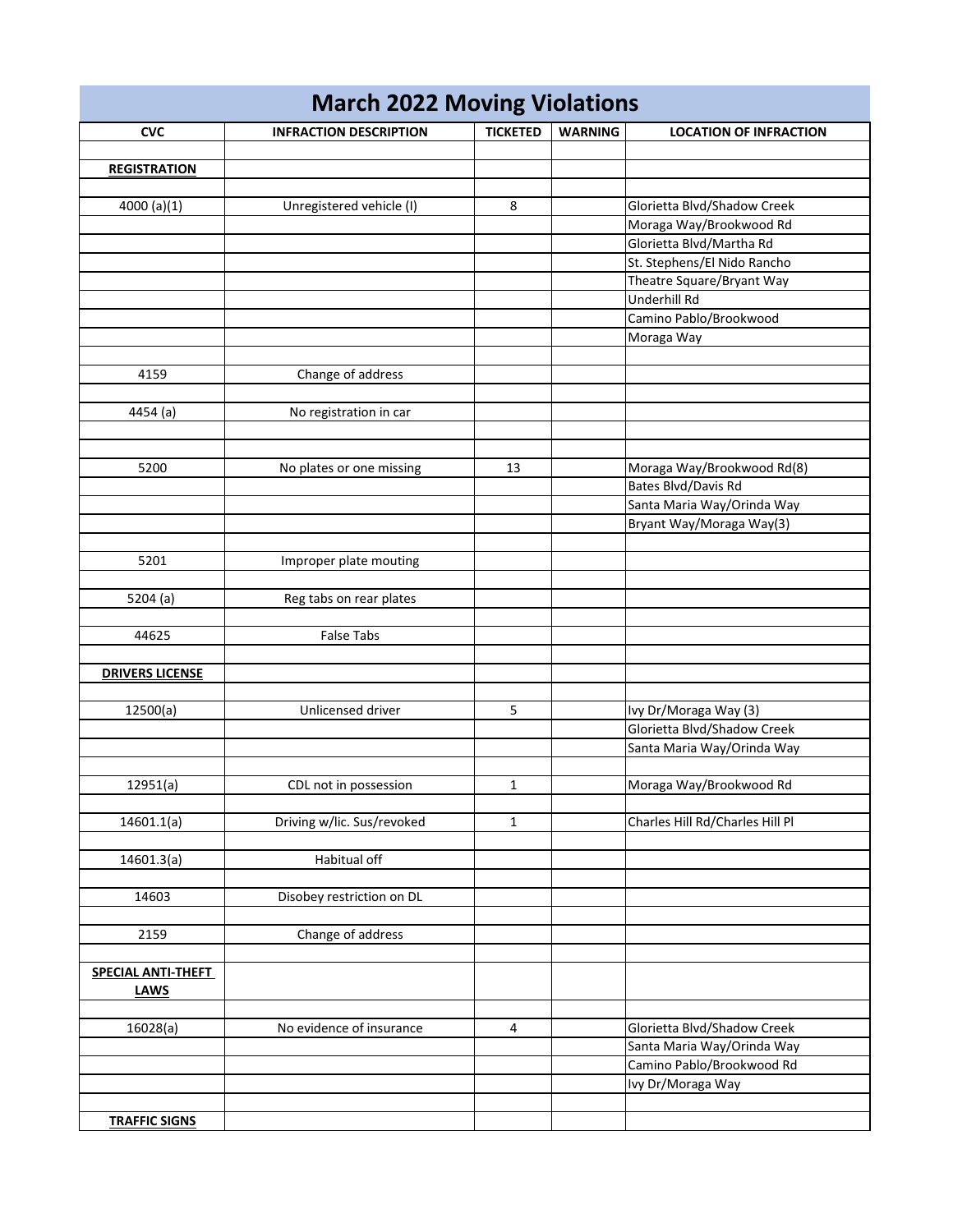| 21453(a)                        | Red signal or arrow                | $\mathbf{1}$   |                | Camino Pablo/Miner Rd                |
|---------------------------------|------------------------------------|----------------|----------------|--------------------------------------|
|                                 |                                    |                |                |                                      |
|                                 |                                    |                |                |                                      |
|                                 |                                    |                |                |                                      |
| 21461(a)                        | Failure to obey sign or signal     | 17             | $\overline{2}$ | Orinda Way/Santa Maria Way (2)       |
|                                 |                                    |                |                | Moraga Way/Ivy Dr (15)               |
|                                 |                                    |                |                | Moraga Way/Orchard Rd (2)            |
|                                 |                                    |                |                |                                      |
|                                 |                                    |                |                |                                      |
|                                 |                                    |                |                |                                      |
| <b>TURNING, STOPPING, &amp;</b> | 0                                  |                |                |                                      |
| <b>TURN SIGNALS</b>             |                                    |                |                |                                      |
|                                 |                                    |                |                |                                      |
| 21460(a)                        | Driving over double yellow line    |                |                |                                      |
|                                 |                                    |                |                |                                      |
|                                 |                                    |                |                |                                      |
| 22100(b)                        | Improper left turn at intersection |                |                |                                      |
|                                 |                                    |                |                |                                      |
| 22101(b)                        | Markings or signs for turning      |                |                |                                      |
|                                 |                                    |                |                |                                      |
| 22102                           | U turn in business disctrict       |                |                |                                      |
|                                 |                                    |                |                |                                      |
| 22103                           | U turn in residential disctrict    |                |                |                                      |
|                                 |                                    |                |                |                                      |
| 22106                           | Unsafe backing                     |                |                |                                      |
|                                 |                                    |                |                |                                      |
| 22107                           | Turning W/O due caution or signal  |                |                |                                      |
|                                 |                                    |                |                |                                      |
| <b>SPEED LAWS</b>               |                                    |                |                |                                      |
|                                 |                                    |                |                |                                      |
| 22349                           | Max speed limit (65)               |                |                |                                      |
|                                 |                                    |                |                |                                      |
| 22350                           | Basic speed law                    | 13             |                | Glorietta Blvd/Shadow Creek (6)      |
|                                 |                                    |                |                | Camino Pablo/Monte Vista (2)         |
|                                 |                                    |                |                | Glorietta Blvd/Martha Rd             |
|                                 |                                    |                |                | Glorietta Blvd/Meadow View (3)       |
|                                 |                                    |                |                | Ivy Dr/Corte Del Rey                 |
|                                 |                                    |                |                |                                      |
| 23109(a)                        | Speed contest                      |                |                |                                      |
|                                 |                                    |                |                |                                      |
| <b>SPECIAL STOPS</b>            |                                    |                |                |                                      |
| <b>REQUIRED</b>                 |                                    |                |                |                                      |
|                                 |                                    |                |                |                                      |
| 22450                           | Stop at stop sign                  | $\overline{7}$ |                | Moraga Way/Brookwood Rd (2)          |
|                                 |                                    |                |                | St. Stephens Dr/El Nido Ranch Rd (3) |
|                                 |                                    |                |                | Martha Rd/Glorietta Bl(2)            |
|                                 |                                    |                |                |                                      |
|                                 |                                    |                |                |                                      |
| <b>STOPPING, STANDING</b>       |                                    |                |                |                                      |
| <b>AND PARKING</b>              |                                    |                |                |                                      |
|                                 |                                    |                |                |                                      |
| 22502(a)                        | Parked wrong way                   |                |                |                                      |
|                                 |                                    |                |                |                                      |
| 22507.8                         | Parking for disabled persons       |                |                |                                      |
|                                 |                                    |                |                |                                      |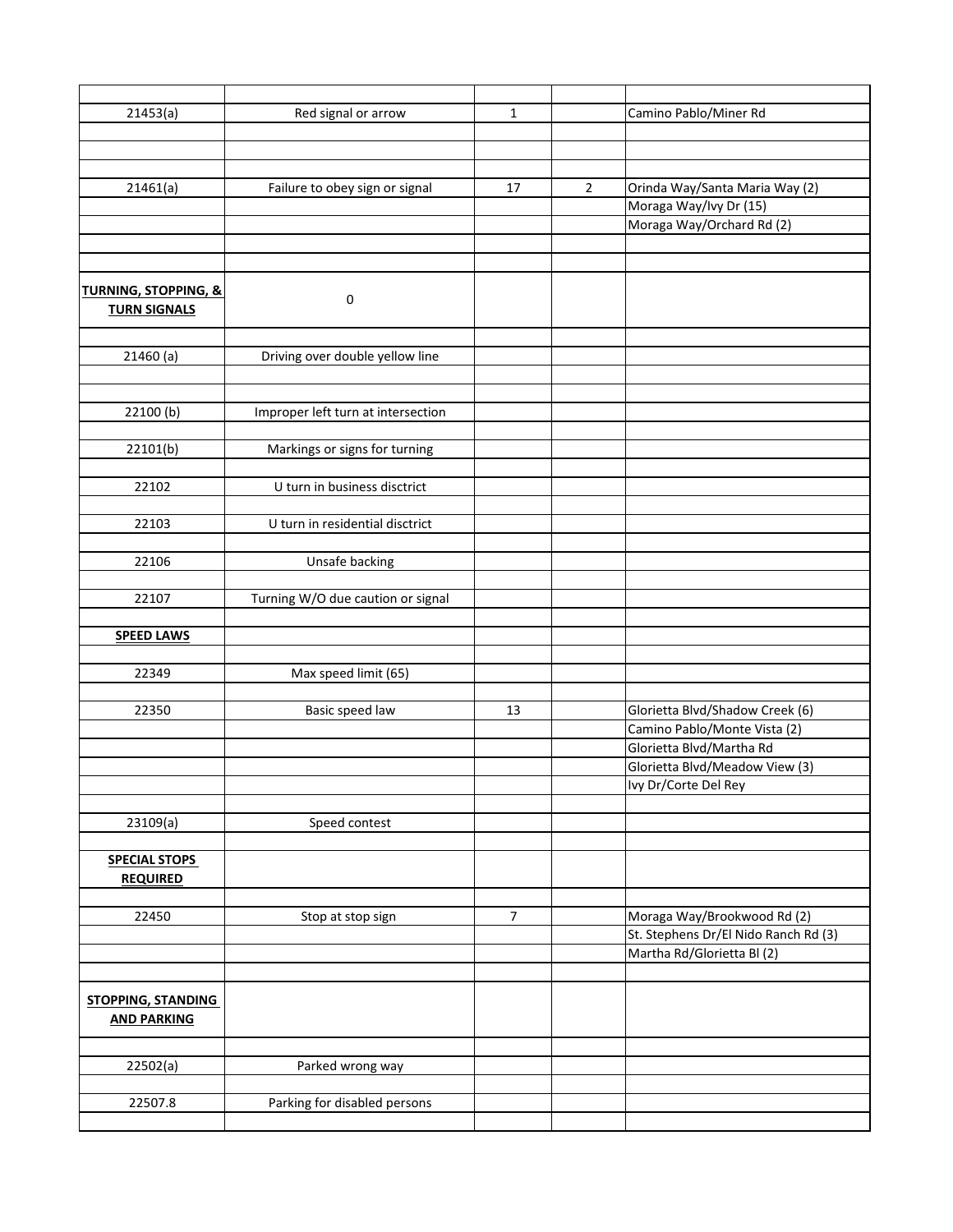| 22514                                  | Parking IFO fire hydrant                 | $\mathbf{1}$ | Brookwood Rd              |
|----------------------------------------|------------------------------------------|--------------|---------------------------|
|                                        |                                          |              |                           |
| 22515                                  | Setting brakes                           |              |                           |
|                                        |                                          |              |                           |
| 22526                                  | Blocking an intersection                 |              |                           |
|                                        |                                          |              |                           |
| <b>PUBLIC OFFENSES</b>                 |                                          |              |                           |
|                                        |                                          |              |                           |
| 21100.3                                | Disobedience to person directing traffic |              |                           |
|                                        |                                          |              |                           |
| 23123.5                                | Handheld device                          | 4            | Miner Rd/Bien Venida      |
|                                        |                                          |              | Glorietta Rd/Shadow Creek |
|                                        |                                          |              | St Stephens/El Nido Ranch |
|                                        |                                          |              | Miner Rd/Brookwood Rd     |
|                                        |                                          |              |                           |
| 23124                                  | Handheld device - minor                  |              |                           |
|                                        |                                          |              |                           |
| 23152(a)                               | Misd drunk/drugs (M)                     |              |                           |
|                                        |                                          |              |                           |
|                                        |                                          |              |                           |
| 23152(b)                               | Drunk/drugs +.08 (M)                     |              |                           |
|                                        |                                          |              |                           |
| 23247 (a)                              | <b>Interlock Required</b>                |              |                           |
|                                        |                                          |              |                           |
| 23700                                  | Ignition locking device                  |              |                           |
|                                        |                                          |              |                           |
| 25152                                  | <b>DUI</b>                               |              |                           |
|                                        |                                          |              |                           |
| <b>PEDESTRIAN RIGHTS</b>               |                                          |              |                           |
| <b>AND DUTIES</b>                      |                                          |              |                           |
|                                        |                                          |              |                           |
| 21950(a)                               | Yield to a pedestrian                    |              |                           |
|                                        |                                          |              |                           |
| 21209                                  | Drive in bike lane                       |              |                           |
|                                        |                                          |              |                           |
| <b>DRIVING ON RIGHT</b><br><b>SIDE</b> |                                          |              |                           |
|                                        |                                          |              |                           |
| 21651(a)                               | Crossing a divided hwy                   |              |                           |
|                                        |                                          |              |                           |
| 21651(b)                               | Driving over or across barrier           |              |                           |
|                                        |                                          |              |                           |
| 21658(a)                               | Changing lanes without due caution       |              |                           |
|                                        |                                          |              |                           |
| <b>EQUIPMENT OF</b>                    |                                          |              |                           |
| <b>VEHICLES</b>                        |                                          |              |                           |
|                                        |                                          |              |                           |
| 24002                                  | Unsafe Vehicle                           |              |                           |
|                                        |                                          |              |                           |
| 24252 A                                | Inoperative brake light                  |              |                           |
|                                        |                                          |              |                           |
|                                        |                                          |              |                           |
| 24400                                  | Headlamps - Headlight out (I)            |              |                           |
|                                        |                                          |              |                           |
| 24400©                                 | Headlamps in the rain                    |              |                           |
|                                        |                                          |              |                           |
| 24409(a)                               | Low mean approaching oncoming car        |              |                           |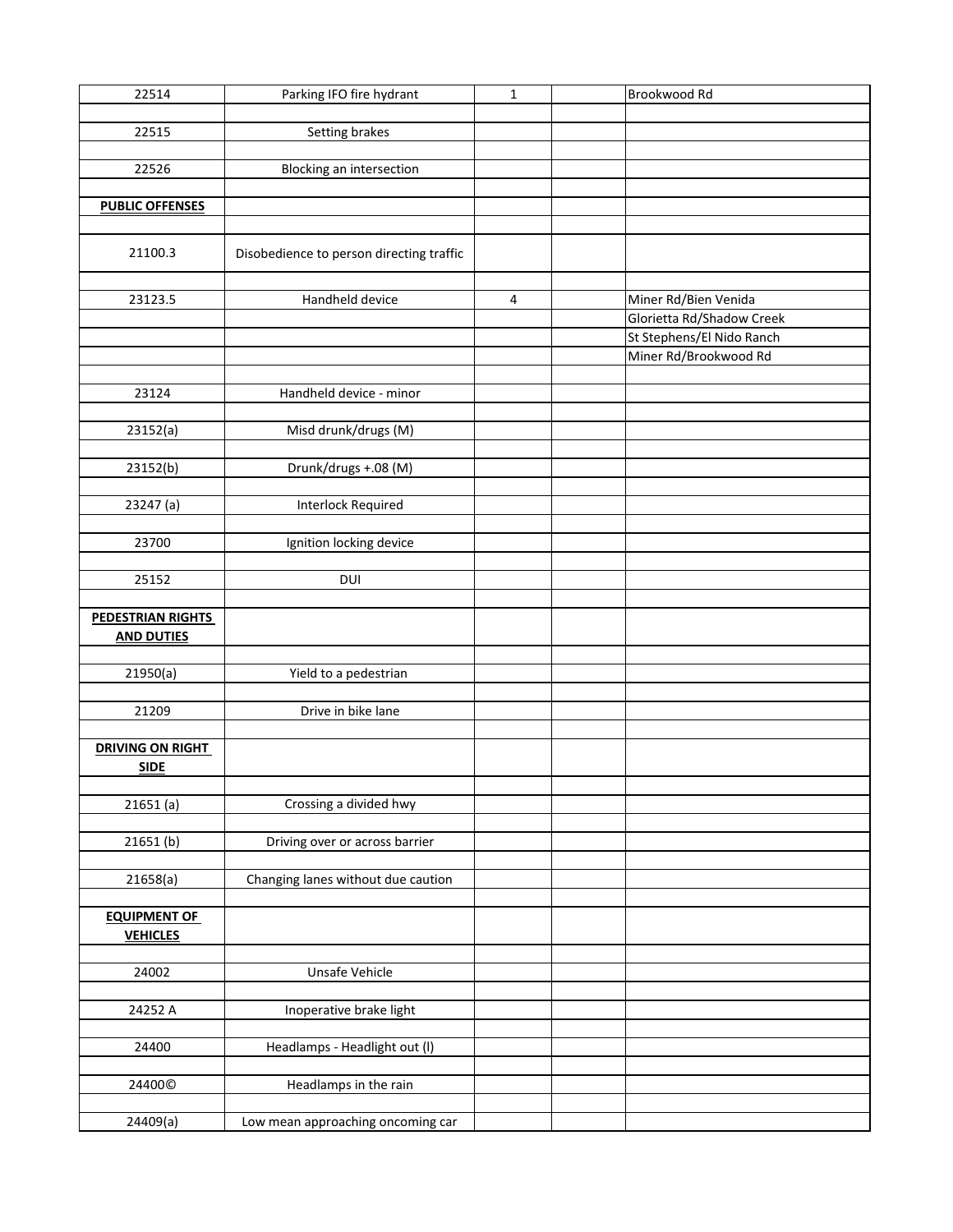| 24409 (b)    | Low beam following another vehicle    |    |              |  |
|--------------|---------------------------------------|----|--------------|--|
|              |                                       |    |              |  |
| 24600        | Taillamps                             |    |              |  |
|              |                                       |    |              |  |
| 24600(b)     | Taillamps; two required (I)           |    |              |  |
|              |                                       |    |              |  |
| 24601        | License plate lamp                    |    |              |  |
|              |                                       |    |              |  |
| 24603(b)     | Stoplamps; two required (I)           |    |              |  |
|              |                                       |    |              |  |
| 24609 (b)    | Failure to dim highbeams              |    |              |  |
|              |                                       |    |              |  |
| 22515        | Parking brake                         |    |              |  |
|              |                                       |    |              |  |
| 26101        | <b>Taped Tail Lights</b>              |    |              |  |
|              |                                       |    |              |  |
| 52016        | Cover over lic plate                  |    |              |  |
|              |                                       |    |              |  |
| 26708        | Tint                                  |    |              |  |
|              |                                       |    |              |  |
| 26710        | Defective Windshield / Rear Window    |    |              |  |
|              |                                       |    |              |  |
| 27315        | Mandatory safety belts                |    |              |  |
|              |                                       |    |              |  |
| 27400        | Headset or earplugs in both ears (I)  |    |              |  |
|              |                                       |    |              |  |
| 27803(a)     | Motorcycle helmet                     |    |              |  |
|              |                                       |    |              |  |
| <b>OTHER</b> |                                       |    |              |  |
|              |                                       |    |              |  |
| 21804(a)     | Yield R/W Private Road or Alley       |    |              |  |
|              |                                       |    |              |  |
| 22454©       | Passing a school bus                  |    |              |  |
|              |                                       |    |              |  |
| 21806        | Failure to Yield to emergency vehicle |    |              |  |
|              |                                       |    |              |  |
| 21755(a)     | Unsafe passing on right               |    |              |  |
|              |                                       |    |              |  |
| 21703        | Follow too close                      |    |              |  |
|              |                                       |    |              |  |
|              | Failure to yield                      |    |              |  |
| 21800(a)     |                                       |    |              |  |
|              | Inoperable Signals                    |    |              |  |
| 21800(d)     |                                       |    |              |  |
|              |                                       |    |              |  |
|              | <b>TOTAL</b>                          | 75 | $\mathbf{2}$ |  |

LAST MONTH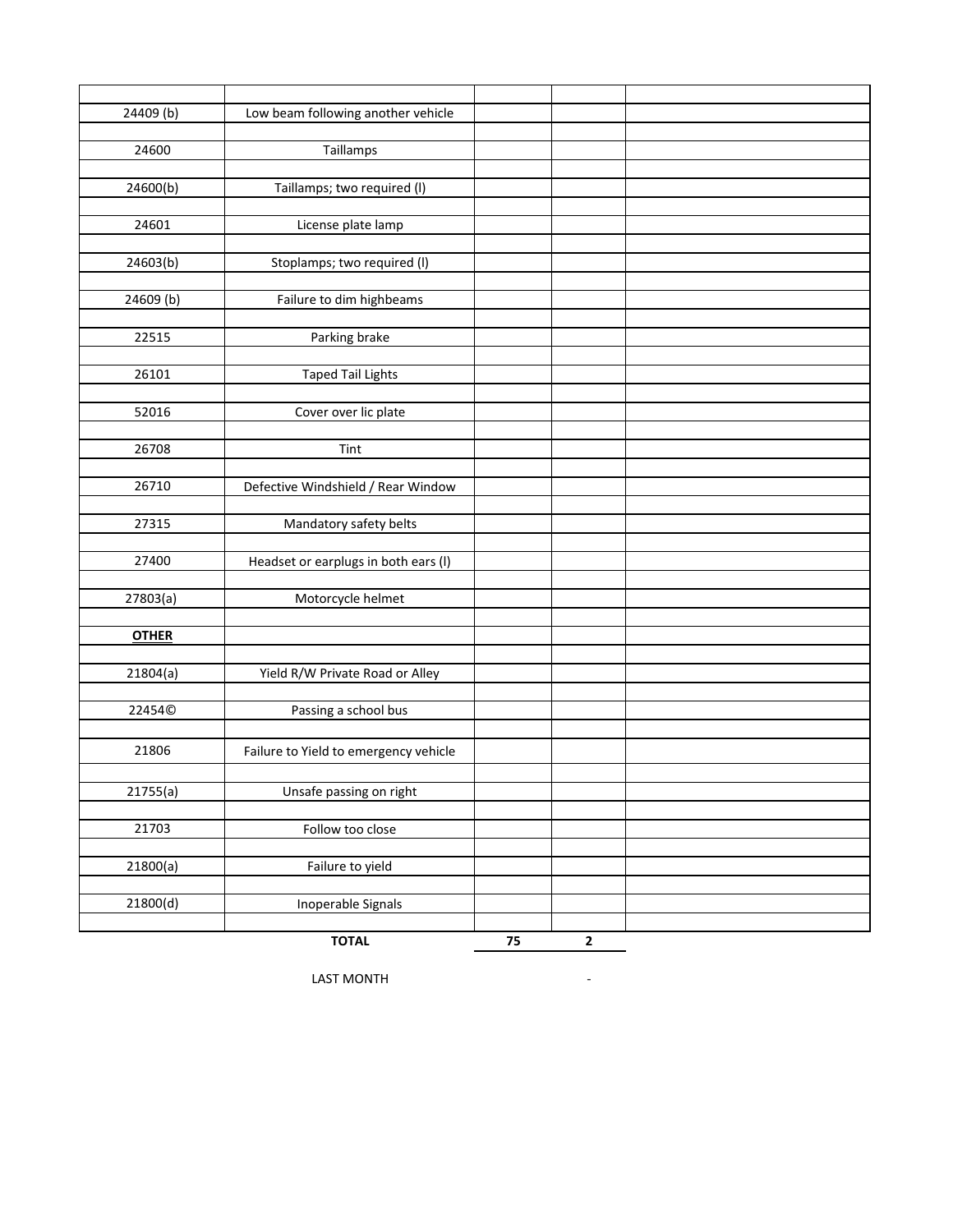| <b>March 2022 Orinda Municipal Codes</b> |                                        |                         |                          |  |  |  |
|------------------------------------------|----------------------------------------|-------------------------|--------------------------|--|--|--|
| OMC                                      | <b>LOCATION OF INFRACTION</b>          |                         |                          |  |  |  |
|                                          |                                        |                         |                          |  |  |  |
| 10.36.020                                | 72 hr parking only                     |                         |                          |  |  |  |
|                                          |                                        |                         |                          |  |  |  |
| 10.36.030                                | Car for sale/advertise                 |                         |                          |  |  |  |
| 10.36.080                                | Vehicle outside marked space           | $\overline{\mathbf{4}}$ | Theatre Sq/Bryant Way    |  |  |  |
|                                          |                                        |                         | Bryant Way/Moraga Way    |  |  |  |
|                                          |                                        |                         | Brookwood/Moraga Way (2) |  |  |  |
|                                          |                                        |                         |                          |  |  |  |
| 10.36.100                                | Obstructing mailbox                    |                         |                          |  |  |  |
|                                          |                                        |                         |                          |  |  |  |
| 10.40.040                                | Commercial loading zone                |                         |                          |  |  |  |
|                                          |                                        |                         |                          |  |  |  |
| 10.44.030                                | Failure to obey no parking             | $\overline{2}$          | Brookwood Rd (2)         |  |  |  |
|                                          |                                        |                         |                          |  |  |  |
| 10.44.050                                | Parking in pass pick up zone           |                         |                          |  |  |  |
| 10.44.050b                               | Parking within crosswalk               |                         |                          |  |  |  |
|                                          |                                        |                         |                          |  |  |  |
| 10.44.050c                               | Parking within red zone                |                         |                          |  |  |  |
|                                          |                                        |                         |                          |  |  |  |
| 10.44.050e                               | Obstucting public/private driveway     |                         |                          |  |  |  |
|                                          |                                        |                         |                          |  |  |  |
| 10.44.050f                               | Parking on sidewalk                    |                         |                          |  |  |  |
|                                          |                                        |                         |                          |  |  |  |
| 10.44.050g                               | Vehicle obstructing traffic            |                         |                          |  |  |  |
|                                          |                                        |                         |                          |  |  |  |
|                                          |                                        |                         |                          |  |  |  |
| 10.44.050h                               | Double parking                         |                         |                          |  |  |  |
| 10.44.050i                               | Parking within bus zone                |                         |                          |  |  |  |
|                                          |                                        |                         |                          |  |  |  |
| 10.44.060                                | Curb parking                           |                         |                          |  |  |  |
|                                          |                                        |                         |                          |  |  |  |
| 10.44.070                                | Exceeding posted time limit            |                         |                          |  |  |  |
|                                          |                                        |                         |                          |  |  |  |
| 10.44.090                                | Failure to curb wheels on hill         |                         |                          |  |  |  |
|                                          |                                        |                         |                          |  |  |  |
| 10.52.030                                | Oversize/commercial vehicle prohibited |                         |                          |  |  |  |

**TOTAL** 6

**LAST MONTH**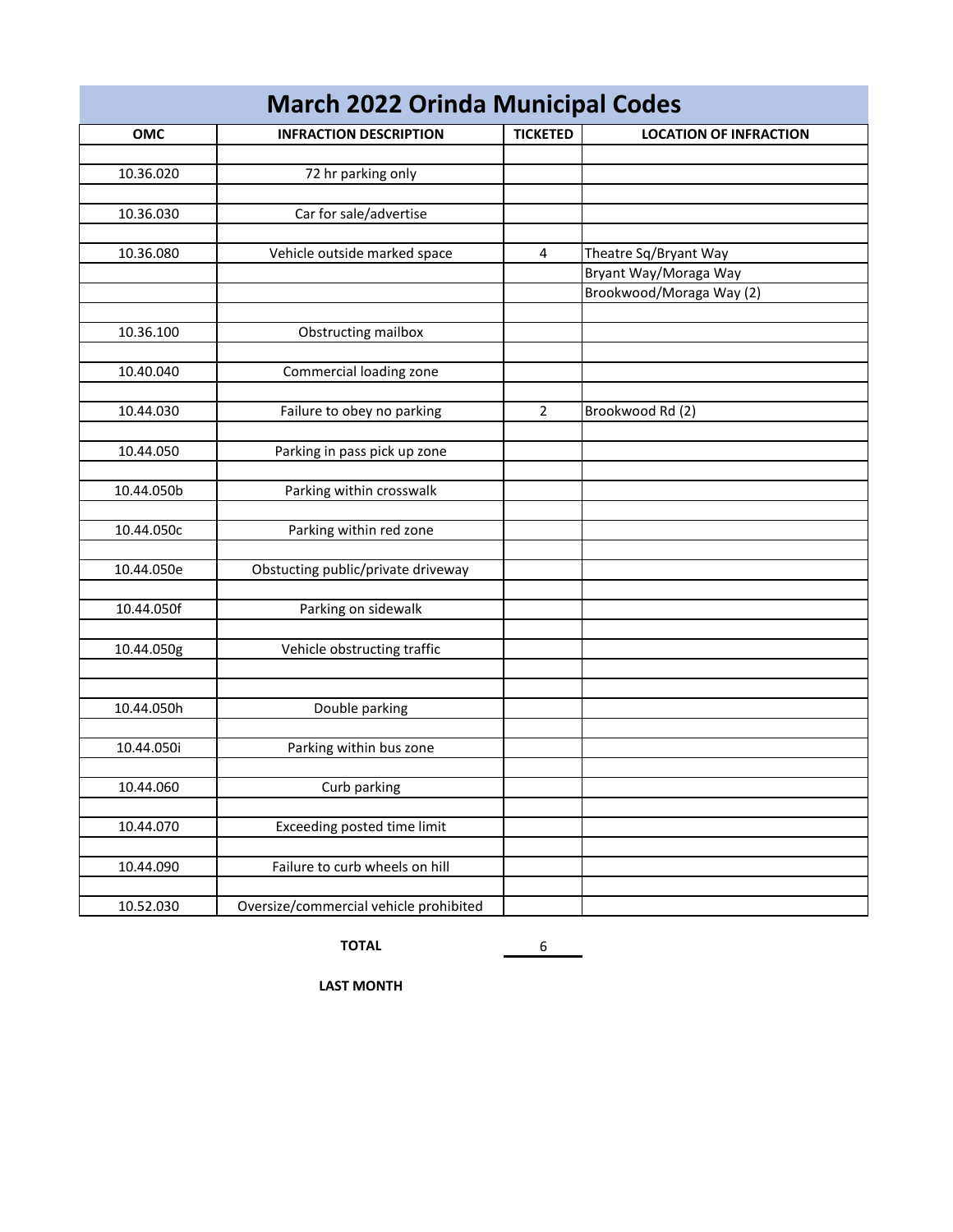| <b>Annual Totals</b> |            |                |                 |  |  |
|----------------------|------------|----------------|-----------------|--|--|
| <b>MONTH</b>         | <b>CVC</b> | OMC            | <b>WARNINGS</b> |  |  |
| January              | 48         | $\overline{2}$ |                 |  |  |
| February             | 115        | 4              |                 |  |  |
| March                | 75         | 6              | 2               |  |  |
| April                |            |                |                 |  |  |
| May                  |            |                |                 |  |  |
| June                 |            |                |                 |  |  |
| July                 |            |                |                 |  |  |
| August               |            |                |                 |  |  |
| September            |            |                |                 |  |  |
| October              |            |                |                 |  |  |
| November             |            |                |                 |  |  |
| December             |            |                |                 |  |  |
|                      | 238        | 12             | $\overline{2}$  |  |  |

TOTAL TICKETS